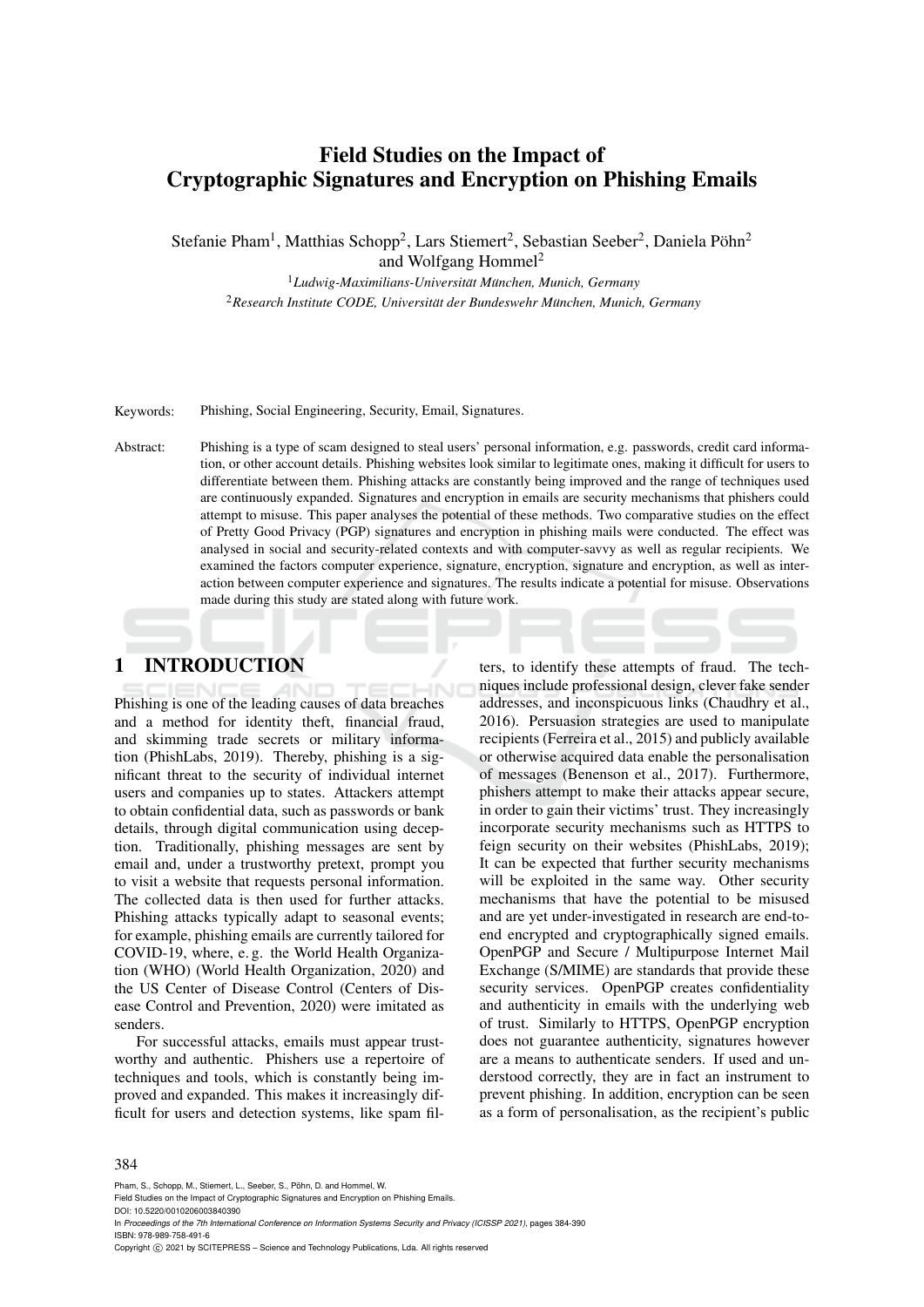key is used. Detection systems running on the mail servers of individual organizations or cloud service providers cannot analyse encrypted mails, increasing the probability of successful attacks. To examine whether signatures and encryption can be misused for phishing, we conducted two field studies investigating the mechanisms' influence on the effectiveness of phishing attacks.

The rest of the paper is organized as follows: Related approaches are described in Section 2, which build the basis for our studies in Section 3. The outcomes of our two field studies are described in Section 4 and discussed in Section 5. Section 6 concludes the paper and gives future directions.

### 2 RELATED WORK

Several researchers have published work on phishing. We want to highlight phishing mediums and how different factors impact the success of phishing attempts. Phishing research has so far mainly focused on webpages and was mostly conducted via user studies (Ferreira and Vieira-Marques, 2018). This may be the case because websites are the most common phishing medium, followed by email. Other means of communication used for phishing are text messages or phone calls (Yeboah-Boateng and Amanor, 2014), social media like Facebook (Jagatic et al., 2007; Benenson et al., 2017) and Twitter (Seymour and Tully, 2016), or recently QR codes (Vidas et al., 2013). Signed emails can be embedded into anti-phishing approaches (Ren et al., 2007; Crain et al., 2010), but to our knowledge no study targets signatures and encryption as a means for phishers.

Recent related work researched the impact of various factors on the effectiveness of phishing attacks. The factors can be categorised into user-based factors and the overall phishing setup. The following related work describes the correlation between demographic characteristics and phishing vulnerability: (Sheng et al., 2010) and (Kumaraguru et al., 2009) show that individuals between 18 and 25 years are more vulnerable than older people. This result is confirmed by (Diaz et al., 2020), including only young and mid-aged people. Another study extends the scope of this research by including older people (Lin et al., 2019). They observed a maximum vulnerability to phishing in women over the age of 60 years. Further studies (Sheng et al., 2010; Jagatic et al., 2007; Halevi et al., 2015) confirm that women are overall more vulnerable to phishing than men. Recent work supports the thesis that computer-savvy people are less vulnerable to phishing and that web skills cor-

relate to lower phishing susceptibility (Downs et al., 2007). In a study at a university, researchers analysed how publicly available information in social networks can be misused for phishing attacks (Jagatic et al., 2007). They observed that students from technology majors were the least vulnerable group. The success rate for phishing attempts from an unknown sender was as low as 0%, whereas it was up to 50% for students from other departments. A comparable result was found in (Diaz et al., 2020) during simulated phishing attacks. Information technology and engineering students had the lowest click rates in this study. Low susceptibility was also related to frequent interaction with computers and participation in computer training. In contrast, (Alsharnouby et al., 2015) found no correlation between technical competences and the ability to identify phishing correctly. Unlike computer experience, IT security experience is often described as a factor that distorts the results of a study. To eliminate this factor, knowledge in IT security was an exclusion criterion in a set of phishing studies, e.g. (Jakobsson et al., 2007) excluded students who attended an IT security lecture and (Downs et al., 2006) excluded subjects if their answers in a survey indicated increased security awareness. The setup of the phishing attack itself is pivotal for its effectiveness. Targeted content raises the success rate of phishing messages, but the effectiveness depends on the recipient. A widespread spear-phishing experiment was performed by (Williams et al., 2018). They observed that people are more vulnerable at their workplace if phishing messages use persuasion techniques such as authority and urgency. The impact of different persuasion techniques in relation to the recipients' demography was explored by (Lin et al., 2019). They determined that young adults are most responsive to scarcity and older adults to reciprocation.

These observations support our assumption that the effect of signatures and encryption depends on the recipients and the email context. Therefore, computer experience and security-related email content are factors considered in our studies.

### 3 STUDIES

This paper presents the results of studies on whether signatures and encryption can be misused to increase the effectiveness of phishing attacks. The relationship is examined both in a security-related and in a social context. Additionally, it is determined whether the recipient being computer-savvy has an impact on the effectiveness of encryption and signatures in phishing emails. Two field studies with realistic OpenPGP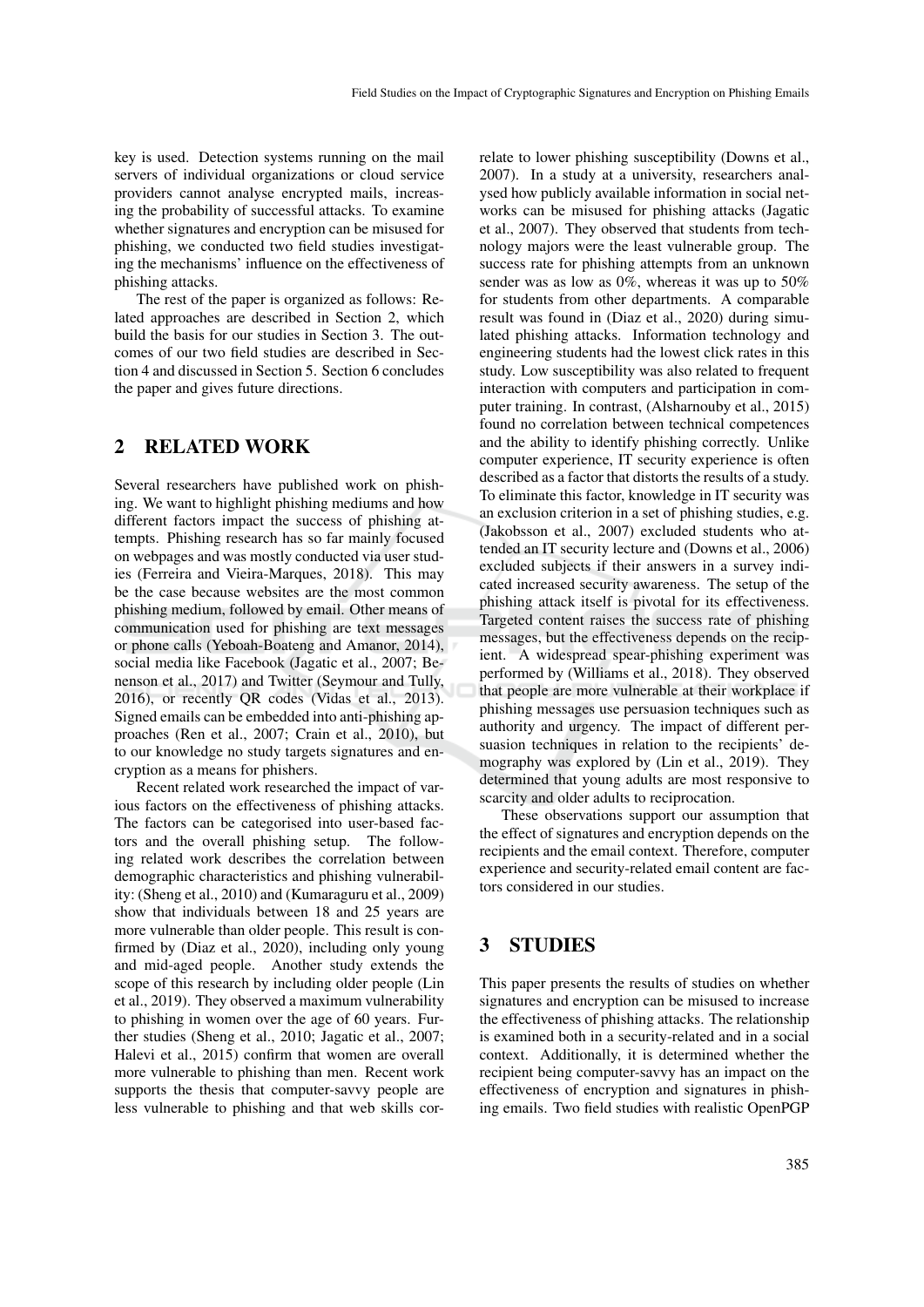signed emails were designed and carried out. Publicly available email addresses were collected and emails were sent with links to websites that asked for sensitive data in some manner.

The emails were sent in four different variants: plain, plain with signature, encrypted, and encrypted with signature. In order to examine the effects in different contexts, two studies were conducted. In the first study, the message was non-security-related (social) and in the second one it was security-related. The number of subjects clicking the link was collected as well as the number that entered data on the websites. Those two values were used to measure the effectiveness of the phishing approach.

The studies were designed in such a way that no login data for existing online services were requested. No sensitive data was transmitted to the servers. The email accounts used to send the mails were locked when the study was concluded and the subjects' email addresses were deleted. Before conducting these studies, we conferred with the chairman of the ethics committee of the Universität der Bundeswehr München. We concluded that we would perform our research as a pilot study with a small sample size. For future large-scale studies, approval will be requested from an ethics board.

The following two sections describe the implementation of the studies. The first section describes the setup and implementation of study 1 and the acquisition of the subjects as well as the data collection and the final steps. This is followed by the setup and implementation of study 2. The results of both studies are outlined afterwards.

### 3.1 Study 1: PhotoBay

In the first study, the influence of the following factors on the effectiveness of the phishing attempt was analysed:

- 1. Computer experience of the subject receiving an unsigned email.
- 2. Computer experience of the subject receiving a signed email.
- 3. Signing an email with an OpenPGP signature sent to a non-computer-savvy subject.
- 4. Signing an email with an OpenPGP signature sent to a computer-savvy subject.
- 5. Encrypting an email with the subject's public key.
- 6. Signing an email with an OpenPGP signature and encrypting it with the subject's public key.
- 7. Interaction between the effects of computer experience and signatures.

The email sent in this study allegedly contained a link to party pictures. The link led to a fake cloudservice website. In order to see the pictures, the website requested registration as shown in Figure 1. The email was an adapted version of the one used by (Benenson et al., 2017):



Figure 1: Website Study 1 PhotoBay.

*Subject:* Pictures from party last week

#### Hi!

The party was awesome! Here are the pictures: https://www.photobay.net?a=<ID> But please don't share them with people who haven't been there! See you next time, Tony

The alleged sender was a fictitious person with a common gender-neutral English name. The link included in the email used an anonymised ID to track the subject in order to identify duplicates, i. e. the same recipient following the link multiple times. The subjects were acquired by using a script that collects publicly available email addresses on search engines. This decision was made to simulate a realistic phishing attack by using publicly available and easy-to-use tools and data sources. The collected subjects were divided into six groups:

- Not computer-savvy, receive a plain email  $(N =$ 110).
- Computer-savvy, receive a plain email  $(N = 110)$ .
- Not computer-savvy, receive a signed email  $(N =$ 110).
- Computer-savvy, receive a signed email  $(N =$ 110).
- Computer-savvy, receive an encrypted email  $(N =$ 99).
- Computer-savvy, receive a signed and encrypted email  $(N = 99)$ .

For this study, *computer-savvy* refers to a person who is presumed to use computers more frequently or to have better comprehension of comput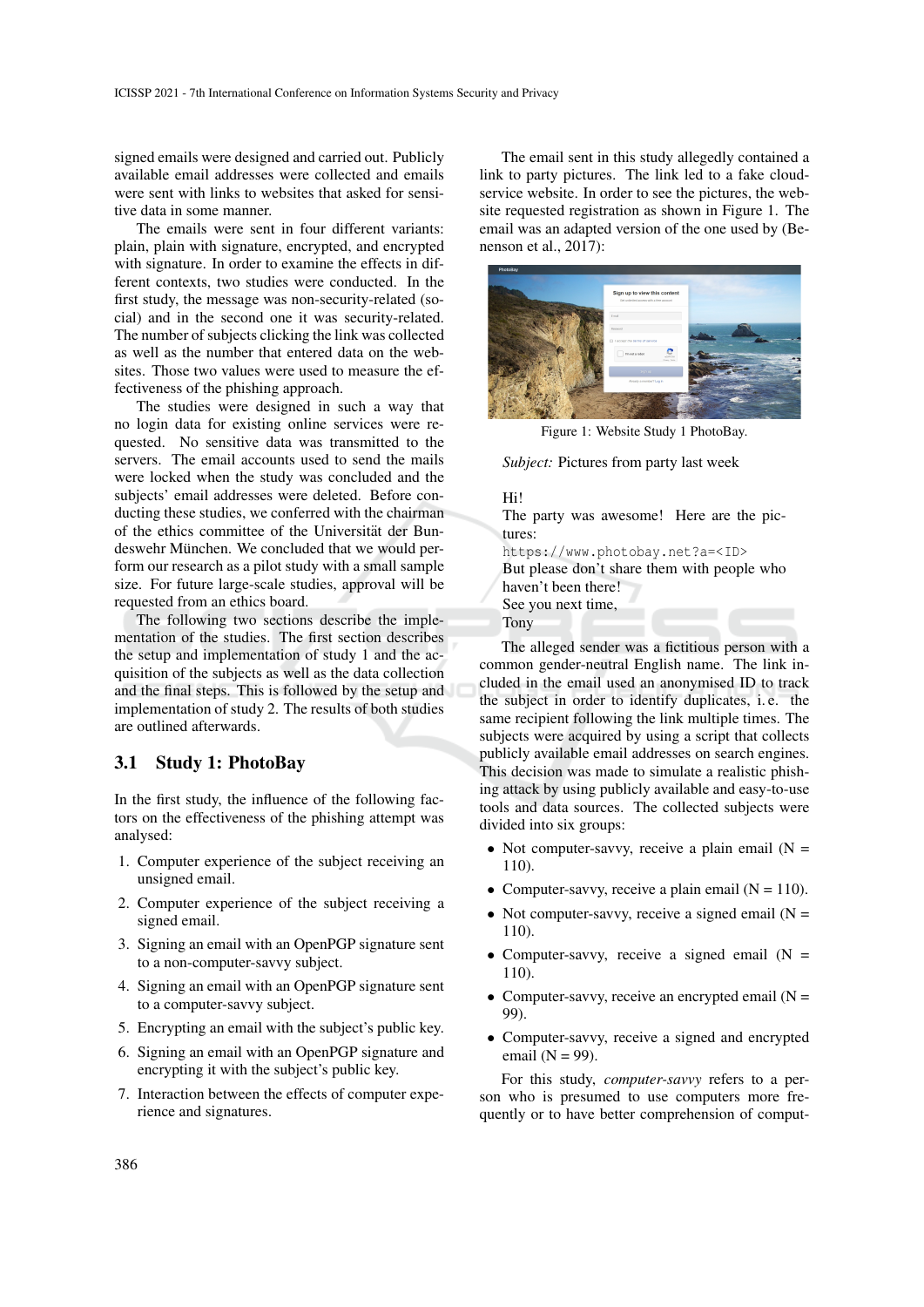ers than average. In order to find computer-savvy subjects, email addresses were collected from websites with computer- and programming-related topics, such as linux and coding forums. Respectively, *noncomputer-savvy* refers to a person who is presumed to have average computer knowledge. These email addresses were extracted from social networks, where published personal information can be expected, such as (LinkedIn, 2020) and (Instagram, 2020). OpenPGP certificates were created for the sender addresses and published on the Synchronizing Key Server (SKS) network. These were used for the signatures that were attached to the emails. To send an encrypted email, the recipient needs an OpenPGP key pair. The required public keys were retrieved from a key server. Consequently, only subjects with a published public key were in the groups receiving encrypted emails. It can be assumed a person with keys is computersavvy (Braun and Oostveen, 2019) and, therefore, there was no group of non-computer-savvy subjects receiving encrypted emails.

The efficiency of the phishing attack was then measured based on the access requests of the website and the input of data by the subjects. To determine the number of subjects that followed the link in the email, the ID included in the link was saved on the server side for every access request. The IDs were then compared to a list of valid IDs for this study to filter out access requests that were not the result of a subject following the link in the email. The IDs were 16-character strings containing the group and study affiliation and the hashed email address of the subject. Thus, a conclusion to the group, but not to the individual subjects was possible. To track the number of subjects that entered data, a subject's ID was logged when they attempted to register. The stored IDs for access requests and data input allowed us to detect duplicates, so it was possible to determine if the same subject had visited the website multiple time or if the same subject had attempted to register multiple times. In order to filter bots, a captcha had to be solved in order to register. In addition, a robots.txt file was used for the website.

The website was available for two weeks. Afterwards, the OpenPGP keys that had been published for the signed emails were revoked and the collected IDs were deleted after evaluation. The phishing website was replaced by one informing about the study, which included contact details for questions and further information.

### 3.2 Study 2: EvilGnome

In the second study, the influence of the following factors was analysed:

- 1. Signing an email with an OpenPGP signature.
- 2. Encrypting an email with the subject's public key.
- 3. Signing an email with an OpenPGP signature and encrypting it with the subject's public key.

The subject acquisition, data collection, and final steps were similar to study 1. The study aimed to analyse the effect of signatures and encryption of phishing mails in a security-related context. The subjects were warned of a malicious software by a fake security magazine. The link led to a maintenance website for this magazine with the option to register for a newsletter as shown in Figure 2. The email content was as follows:



Figure 2: Website Study 2 EvilGnome.

*Subject:* New wave of EvilGnome – A backdoor implant spies on Linux users

A premature test version of the EvilGnome spyware was first discovered by security researchers in July. Several devices have now been infected by a newer version which includes several added malicious modules. Security and antivirus products are currently failing to detect the malware. Read more: https://www. itsecurity-magazine.com?a=<ID>

The email was only sent to subjects with imputed IT security experience to ensure a basic interest. To collect suitable email addresses, IT security websites such as forums and news websites were searched. The subjects were divided into four groups:

- Receive a plain email  $(N = 110)$ .
- Receive a signed email  $(N = 110)$ .
- Receive an encrypted email  $(N = 92)$ .
- Receive a signed and encrypted email  $(N = 92)$ .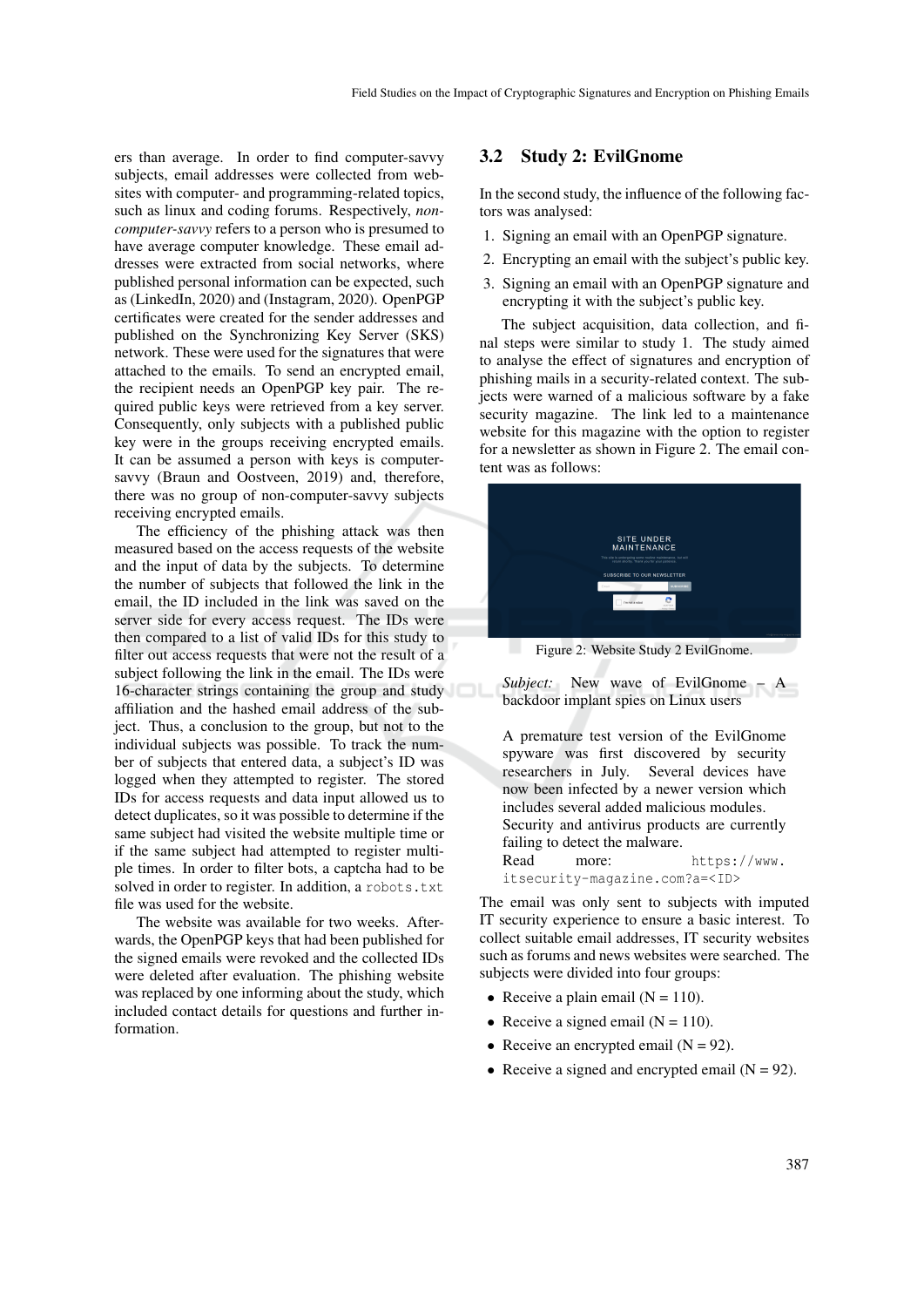### 4 RESULTS

In the first study, 3.5% of the subjects followed the link in the phishing mail and more than 50% of these requested the website multiple times. Only three subjects tried to register on the page from study 1. Therefore, no significant information about the registration attempts was observable, but all attempts resulted from signed emails. To evaluate the influence of the analysed factors, the click rates were tested for statistical significance. Factors one to six were analysed by exact Fisher-tests ( $\alpha$  = 0.05). The only significant factor was the signature for non-computer-savvy subjects. Table 1 shows the results for study 1.

Factor seven, i.e. the interaction between the computer experience of the subject and signing the email, was analysed with a Breslow-Day test. For this, the click rate was used as the dependent variable and the computer experience and signature as independent variables. The result shows that the interaction between the variables computer experience and signatures is significant ( $p < 0.05$ ). This means the effect of either independent variable on the click rate depends on the other independent variable. So, the factor computer experience lessens the positive effect of signatures on the click rates. The test might be insufficient due to small input values resulting from the study's small sample size. The results are listed in Table 2.

In study 2, the small sample size combined with low click rates led to no significant differences being observable.

### 5 DISCUSSION

The results show that the success rate among noncomputer-savvy subjects was higher when the link was sent in a signed email than in an unsigned email. This effect could not be observed with computersavvy subjects. A possible explanation is that the signed emails were regarded as unusual and therefore drew attention. According to (Benenson et al., 2017), curiosity is the most common reason for following the link in a phishing email. An alternative explanation for this behaviour is that the signatures were correctly identified as a method of authentication, but falsely interpreted by the non-computer-savvy group. Other security indicators are often misinterpreted as (Downs et al., 2006) explain. Most participants perceived, e.g., the padlock symbol, which indicates encrypted transmissions in browsers, as a sign that it was safe to enter their personal data. Similarly, a signed email may appear to be more secure even from an unknown

sender due to a lack of understanding. This interpretation is consistent with the interaction effect observed between signatures and computer experience. Computer-savvy subjects will be more likely to understand the proper usage of signatures. If knowledge on the topic is the reason for computer experience to weaken the positive effect of signatures on the click rate, then education and awareness training may be effective countermeasures.

Although study 2 did not yield significant information in regard to the research questions, the low click rate itself is notable. Since the subjects were specifically chosen to have an interest in IT security, it is likely they correctly identified the email as phishing and therefore did not follow the link.

The primary limitation to these studies were the sample sizes. The small study setup was caused by legal restrictions, which can be addressed in future work. Furthermore, the method used to acquire subjects did not guarantee to return actively used email addresses. In (Benenson et al., 2017), where an email similar to the one used in study 1 was sent, a click rate of 20% was recorded, compared to 3.5% in this study. The main difference between the two studies was that the other study was conducted at a university and, therefore, the email addresses were known to be actively used. Due to the acquisition method, there was further information that could not be established on the subjects. The subjects' presumed computer experience and security interest or lack thereof could not be verified and the reasoning behind their behaviour could not be determined. Collecting the email addresses at an institution or recruiting subjects for a cover-up study can address these issues in future studies. However, the method used in this study portrays a more realistic common phishing attempt. In future work, the issue of small values in the data can be mitigated by larger test groups.

## 6 CONCLUSION AND OUTLOOK

Phishing attacks are constantly being improved. Various techniques are used to increase the success of phishing attempts, including security mechanisms. Using digital signatures and encryption for phishing emails are strategies that attackers could take advantage of. In this paper, we conducted two field studies to assess the effectiveness of these strategies. The studies additionally take the recipients' computer experience into consideration as well as the context of the phishing email. The results offer first insights on the misuse potential of signatures, suggesting they can be exploited by attackers. These and future stud-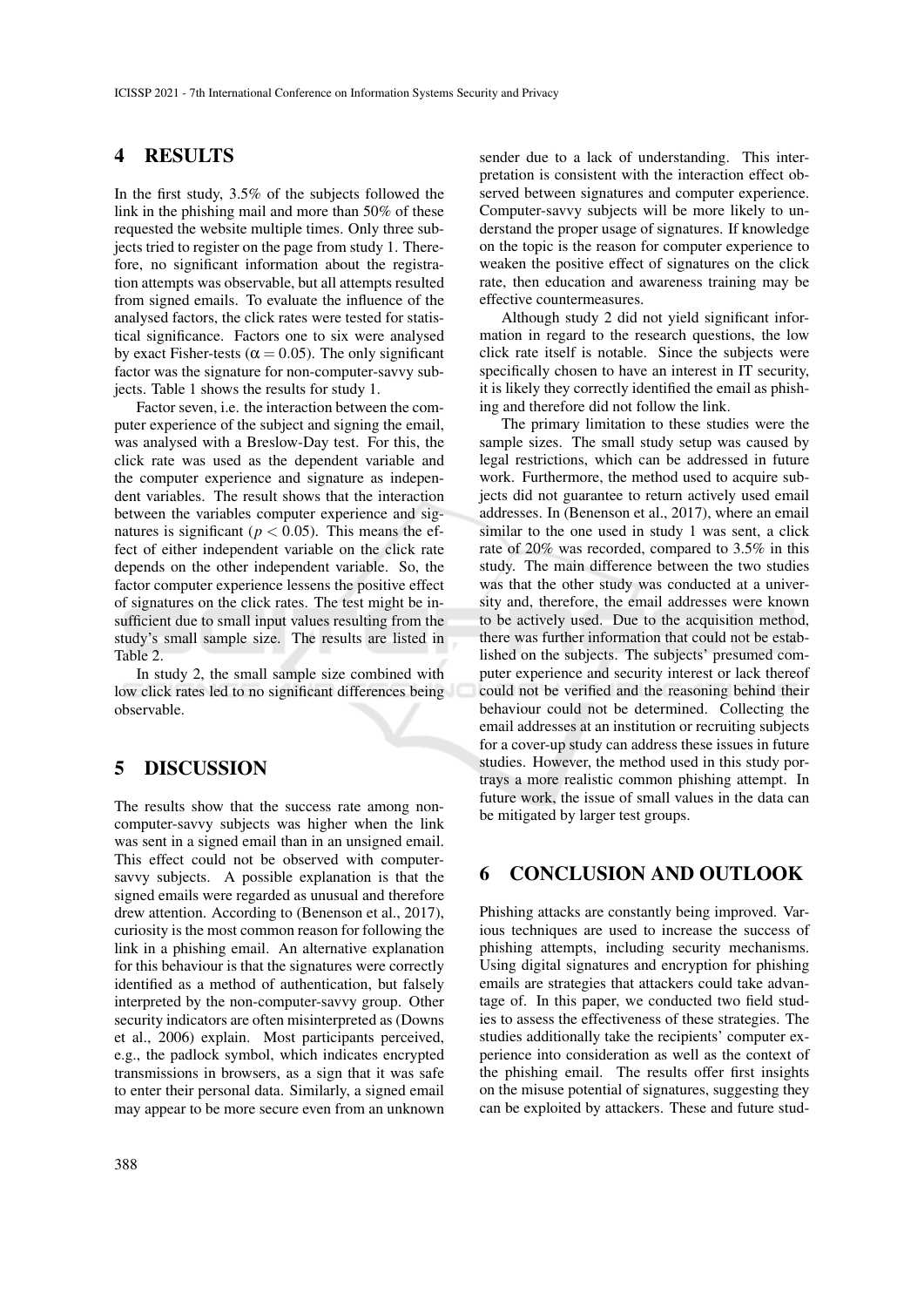| Factor                         | Followed link                                                        | p-value |
|--------------------------------|----------------------------------------------------------------------|---------|
| Computer experience (unsigned) | Non-computer-savvy: 1/110 (0.91%)<br>Computer-savvy: 7/110 (6.36%)   | 0.0654  |
| Computer experience (signed)   | Non-computer-savvy: $8/110$ (7.27%)<br>Computer-savvy: 2/110 (1.82%) | 0.1014  |
| Signed (non-computer-savvy)    | Unsigned: $1/110(0.91\%)$<br>Signed: 8/110 (7.27%)                   | 0.0353  |
| Signed (computer-savvy)        | Unsigned: 7/110 (6.36%)<br>Signed: 2/110 (1.82%)                     | 0.1706  |
| Encrypted                      | Unencrypted: 7/110 (6.36%)<br>Encrypted: 1/99 (1.01%)                | 0.0681  |
| Signed & encrypted             | Neither: 7/110 (6.36%)<br>Both: 3/99 (3.03%)                         | 0.3388  |

Table 1: Exact Fisher-tests results.

Table 2: Breslow-Day test result.

| Followed link                                | p-value |
|----------------------------------------------|---------|
| Non-computer-savvy / Unsigned: 1/110 (0.91%) | 0.0037  |
| Non-computer-savvy / Signed: 8/110 (7.27%)   |         |
| Computer-savvy / Unsigned: 7/110 (6.36%)     |         |
| Computer-savvy / Signed: 2/110 (1.82%)       |         |

ies are critical because only if research stays ahead of attackers in phishing strategies, preventive measures can be developed to protect users from phishing attacks.

For future work, we plan to extend our field studies to confirm our results and to gather more conclusive data on the effects of encryption and securityrelated context, and to examine further aspects. These include authority figures, different persuasion techniques, and using S/MIME as opposed to OpenPGP. Additionally, we plan to consider legal aspects and a more comprehensive mail selection in terms of confidentiality. Finally, we intend to investigate the reasons for people's behaviour in response to phishing and the effect of awareness training.

### REFERENCES

- Alsharnouby, M., Alaca, F., and Chiasson, S. (2015). Why phishing still works: User strategies for combating phishing attacks. *International Journal of Human-Computer Studies*, 82:69–82.
- Benenson, Z., Gassmann, F., and Landwirth, R. (2017). Unpacking Spear Phishing Susceptibility. In Brenner, M., Rohloff, K., Bonneau, J., Miller, A., Ryan, P. Y., Teague, V., Bracciali, A., Sala, M., Pintore, F., and Jakobsson, M., editors, *Financial Cryptography and Data Security*, pages 610–627. Springer International Publishing.
- Braun, S. and Oostveen, A.-M. (2019). Encryption for the masses? An analysis of PGP key usage. *Mediatization Studies*, 2:69.
- Centers of Disease Control and Prevention (2020). COVID-19-Related Phone Scams and Phishing Attacks. https: //www.cdc.gov/media/phishing.html. [Online, December 19, 2020].
- Chaudhry, J., Chaudhry, S., and Rittenhouse, R. (2016). Phishing attacks and defenses. 10:247–256.
- Crain, J., Opyrchal, L., and Prakash, A. (2010). Fighting Phishing with Trusted Email. In *2010 International Conference on Availability, Reliability and Security*, pages 462–467.
- Diaz, A., Sherman, A. T., and Joshi, A. (2020). Phishing in an Academic Community: A Study of User Susceptibility and Behavior. *Cryptologia*, 44(1):53–67.
- Downs, J. S., Holbrook, M., and Cranor, L. F. (2007). Behavioral Response to Phishing Risk. In *Proceedings of the anti-phishing working groups 2nd annual eCrime researchers summit*, eCrime '07, pages 37–44, New York, NY, USA. Association for Computing Machinery.
- Downs, J. S., Holbrook, M. B., and Cranor, L. F. (2006). Decision Strategies and Susceptibility to Phishing. In *Proceedings of the Second Symposium on Usable Privacy and Security*, SOUPS 06, pages 79–90. Association for Computing Machinery.
- Ferreira, A., Coventry, L., and Lenzini, G. (2015). Principles of Persuasion in Social Engineering and Their Use in Phishing. In Tryfonas, T. and Askoxylakis, I., editors, *Human Aspects of Information Security, Privacy, and Trust*, pages 36–47. Springer International Publishing.